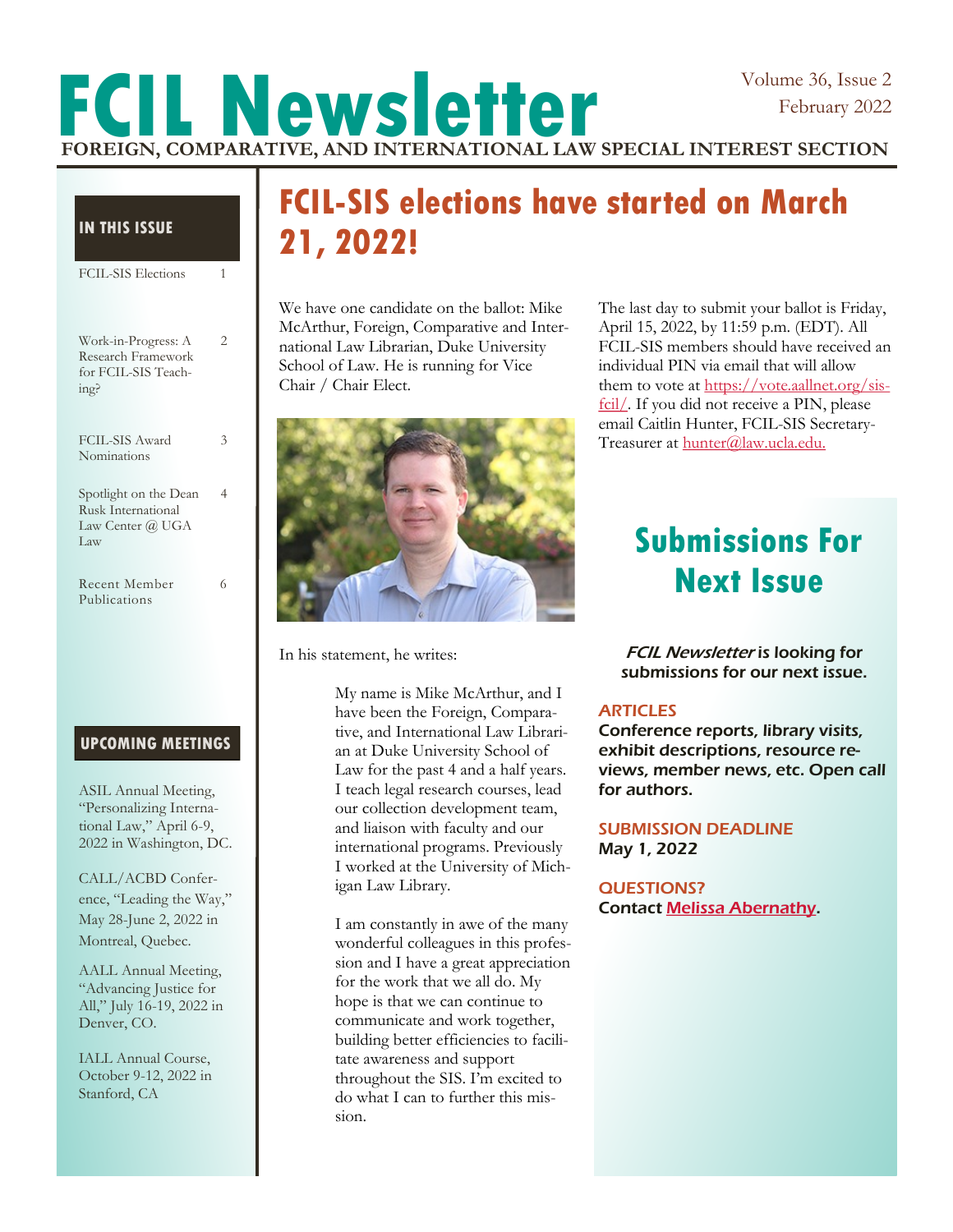## **Work-in-Progress: A Research Framework in FCIL Teaching?**

#### **Janet Kearny**

Whenever I teach 1L students U.S. legal research, I use a process-based framework - the four steps of the research process: 1) preliminary analysis; 2) secondary sources; 3) written/codified law; 4) cases. I explain to the students that this is not a checklist -- it's not even always in order -- but it's a way of thinking about the materials available to us and how we might go about finding and using them. I teach in the order of these steps and their homeworks build in this direction; by the final homework, they can do all four steps at once.

In preparing for my Spring 2022 class on advanced legal research in foreign and international law, I started thinking: Is there a process or a strategy that might apply similarly to the way I teach 1Ls? I've only taught the class once before [and it became a Zoom class halfway through] as it's currently offered every-other-year, and I was ready to do deep soul-searching on it. In the past, I taught the course in discrete chunks - here's how we might tackle foreign law, here's what you need to know about treaties; etc. They were treated as very separate and distinct units. When I reviewed coursebooks, there were some general considerations overall, but it seemed like most of the research planning sections were specific to certain types of law. And that makes sense! This is so disparate - when we think about, foreign and international law really means the entire world: can there be a process that we can apply no matter what comes up, no matter the country or subject matter? Even if we can, will it need so many caveats that it becomes meaningless?

Well, I decided to make one, and I'm working through it with my students this semester. Here's my basic starting outline:

Research process framework -

- 1. Research Plan: Identify→
	- a. The question/task
	- b. Type of law
	- c. Specific entities of interest & key characteristics
	- d. Relevant facts
	- e. Key search terms/concepts
	- f. Plan of attack
	- g. \*Use a research guide on the topic/jurisdiction to fill in or update the above; as you learn more going through the steps below, update your plan.
- 1. Secondary sources:
	- a. \*Tips:
- i. Pay close attention in them (to their own info of course but also) for references to other secondary sources, to primary sources.
- ii. Review what you find at each step before running more searches. Meaning, check the encyclopedia entry for a book, before you go just generally looking for books.
- a. Reference Materials: Dictionaries, Research Guides, & Encyclopedias
- b. Books & Journal Articles
- c. Grey Literature: Reports, Working Papers, Other
- 1. Primary law[?]
	- a. Identify what the primary[?] law (legal? original?) sources are for that area/jurisdiction and whether/how they are binding - identify the hierarchy.
- 1. Locate the primary sources
- 2. Apply!

Only one class in and drafting the first graded, out-of-class assignment and I have issues, as one would expect, and you may have already identified. Originally, I forgot to list relevant facts in the research planning stage - luckily I asked students to brainstorm their ideas for research planning, and they listed relevant facts. How do I want them to handle cases? If we say that in some legal systems, cases are not binding and are not considered primary sources, then should they be classed under step 2? My instinct is to say no - step 2 is about commentary and analysis, not about legal sources no matter how non-binding they are. I'm now considering whether I should call it a framework for US lawyers in FCIL topics.

Initially, on step 2, I called it commentary & analysis because not all places call them secondary sources. When discussing with one of my colleagues (shout out, Alyson Drake), she suggested I keep to secondary sources, that it offers the students a comparative point with what they already know about the world and that it requires them to make the translation between what we would call a secondary source and how it might be classed elsewhere. I'm thinking that would apply to sources like cases as well - we call it a primary source here in the US, so when they get to the point of looking for cases, they need to make that translation for themselves - it's why I want them to expressly indicate the hierarchy of sources for a particular jurisdiction or area of law.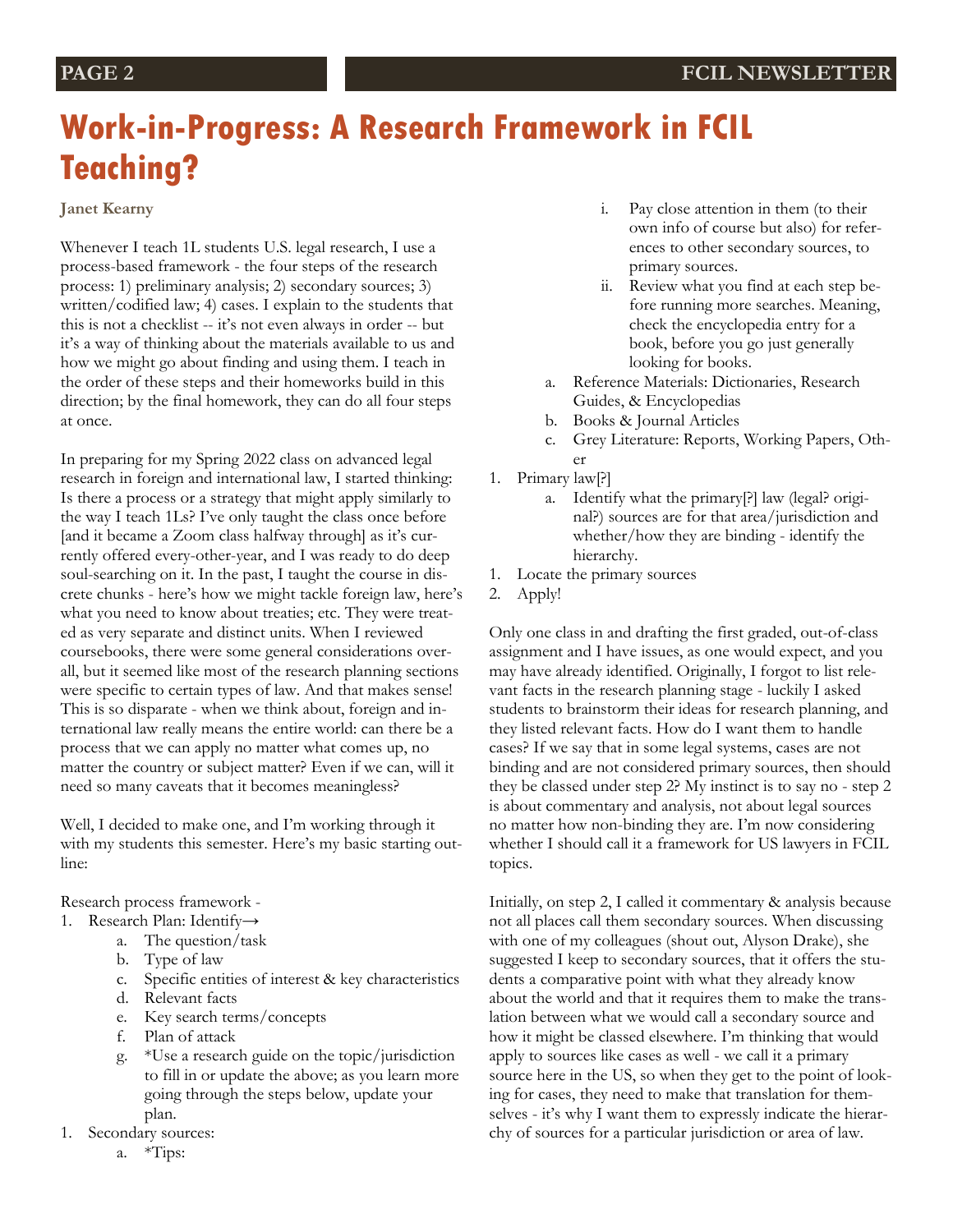### **Research Framework** *continued from page 2*

Might it be better to call step 3 primary sources or legal materials, rather than primary law?

I'm structuring my course this semester beginning with foreign law, and using foreign law to dive deep into planning and tracking, cultural competency, secondary source types and searching. When I get to international law, my plan is to work with the students to discuss how we might adjust what we look for under each step, going through treaties, treaties in the US, and customary international law. I expect a whole other host of problems - the UN class and soft law? Ha!

My students, in what little time I've had with them so far, seem excited to work through this framework and evaluate it. Hopefully, based on my experiences with them I can come to some conclusions, whether positive or negative, and continue to expand this idea. Maybe one day it'll be listed under member publications!

Do you use a process framework for class? Do you love this idea or hate it? Email me and let me know [jkearney15@fordham.edu.](mailto:jkearney15@fordham.edu) 

### Do you have a Work-in-Progress?

Is your library trying a new activity or do you have a half-baked article idea? We would love to highlight it in a series of short summaries on Works-in-Progress.

Send your information to **[Melissa Abernathy](mailto:mabernathy@sandiego.edu)** for the next issue.

### **FCIL-SIS Award Nominations**

Have you, or an FCIL-SIS member you know, made a significant contribution to our profession this year? If so, please let us know! The Executive Committee needs your help identifying the folks who deserve these prestigious FCIL-SIS Awards:

The Daniel L. Wade FCIL-SIS Outstanding Service Award: honors a FCIL-SIS member who has made an outstanding contribution to our SIS in the areas of section activity and professional service.

The Thomas H. Reynolds & Arturo A. Flores FCIL-SIS Publications Award: honors a FCIL-SIS member who has greatly contributed to the professional development of their AALL colleagues during any given year. The winning "publications" may be print, digital, or electronic initiatives.

The Spirit of the FCIL-SIS Award: honors a FCIL-SIS member whose work furthers our mission, serves the entire FCIL-SIS, and inspires others to act.

The Blog Post of the Year Award: honors an AALL member who contributes an outstanding blog post for the FCIL-SIS blog, DipLawMatic Dialogues, during the previous year.

The Newsletter Article of the Year Award: honors an FCIL-SIS member who contributes an outstanding article for the FCIL-SIS Newsletter during the previous year.

The Interest Group/Committee Project of the Year Award honors the FCIL-SIS Interest Group and/or Committee that produces an outstanding project for the benefit of FCIL-SIS and/or AALL members during the previous year.

Nominations for all awards are due by May 15, 2022, to the Executive Committee: Marcelo Rodriguez [\(marcelorod@email.arizona.edu\)](mailto:marcelorod@email.arizona.edu), Caitlin Hunter [\(hunter@law.ucla.edu\)](mailto:hunter@law.ucla.edu) or Susan Gualtier [\(sgua@law.upenn.edu\).](mailto:sgua@law.upenn.edu) We look forward to hearing from you!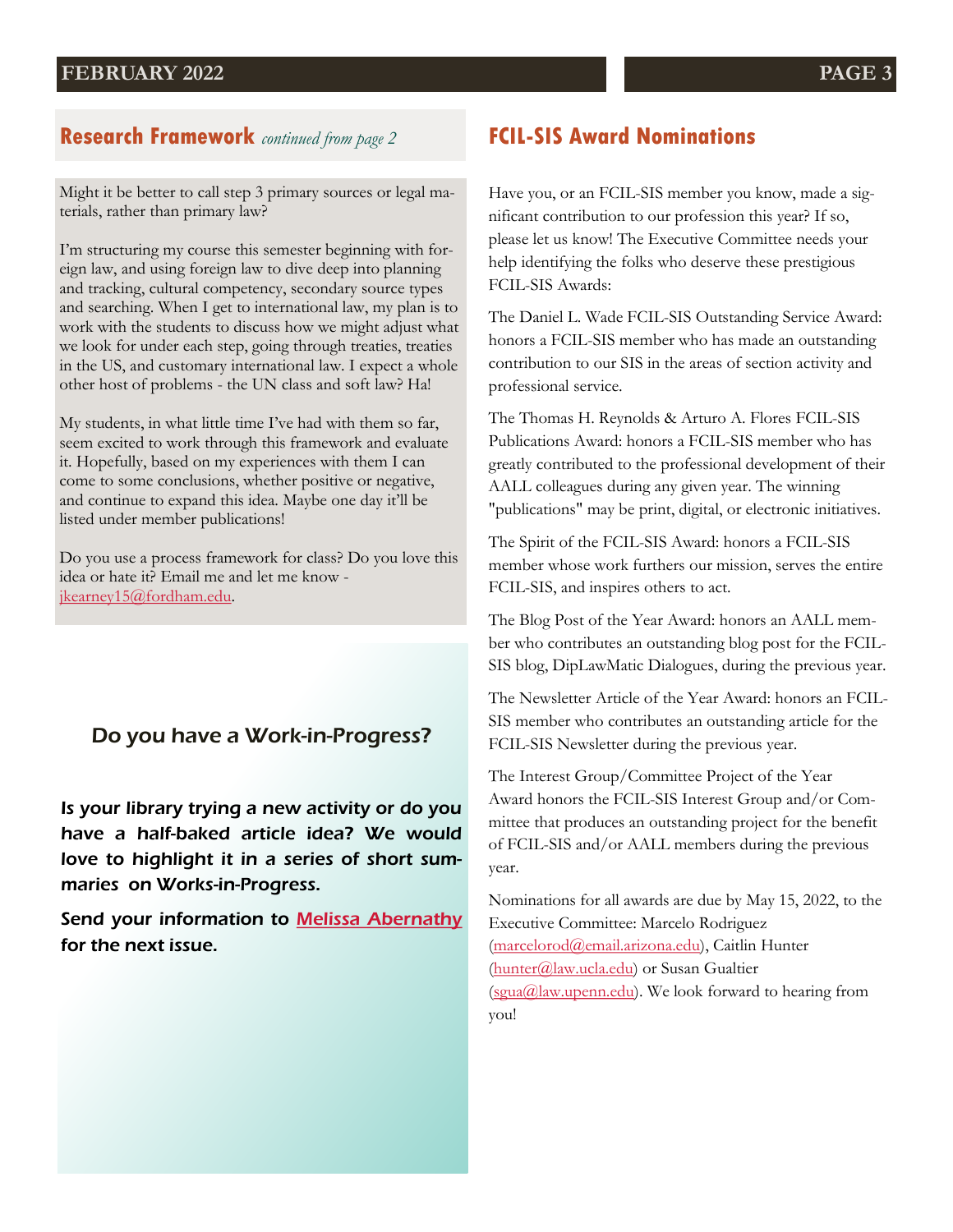## **Spotlight on the Dean Rusk International Law Center @ UGA Law**

#### **Anne Burnett and Rachel Evans**

The University of Georgia Law Library recently announced our latest digital exhibit, [The Dean Rusk Digital Exhibit,](https://digitalcommons.law.uga.edu/exhibit/dean-rusk-digital-exhibit/) via various AALL lists. We received several comments and requests for additional information, so we are taking this opportunity to talk about the [Dean Rusk International Law](http://www.law.uga.edu/ruskintl)  [Center](http://www.law.uga.edu/ruskintl) at the University of Georgia School of Law. In an upcoming issue of the [Legal History and Rare Books SIS](https://www.aallnet.org/lhrbsis/resources-publications/newsletters/)  [Newsletter,](https://www.aallnet.org/lhrbsis/resources-publications/newsletters/) we will contribute a companion piece that focuses more on the background of securing the grant to digitize the physical collection, along with the creation of the Digital Exhibit in BePress. This article focuses on the work of the Center. Sometimes we encounter surprise that the University of Georgia School of Law has such robust offerings related to international law. Many of these programs are rooted in Dean Rusk's history on the faculty here

#### [David Dean Rusk \(1909 -](https://digitalcommons.law.uga.edu/exhibit/dean-rusk-digital-exhibit/)

[1994\)](https://digitalcommons.law.uga.edu/exhibit/dean-rusk-digital-exhibit/) served as U.S. secretary of state from 1961 to 1969, the second longest tenure in that office (after Cordell Hull, 1933-44). He was only the second Georgian to be named to the office. During that period of service under U.S. presidents John F. Kennedy and Lyndon B. Johnson, he was a primary architect of U.S. intervention in the Vietnam War (1964-73) on the side



of the South Vietnamese. During his time as an international law professor on the faculty at the University of Georgia School of Law, Dean Rusk counseled student groups including the school's international Moot Court team and served as an early faculty advisor to the Black Law Students Association.

#### In [1977 the university established and dedicated the Dean](https://digitalcommons.law.uga.edu/exhibit/dean-rusk-digital-exhibit/rusk-center-dedication/)

[Rusk Center for International Law and Policy in his honor,](https://digitalcommons.law.uga.edu/exhibit/dean-rusk-digital-exhibit/rusk-center-dedication/) which provides interdisciplinary study and service opportunities for law students and faculty. The Center's name has since been streamlined to Dean Rusk International Law Center, and it continues to serve as an international law and policy nucleus for education, scholarship, and other collaborations among faculty and students, the law school community, and diverse local and global partners.

The Center partners each year with the Georgia Journal [of International and Comparative Law](https://digitalcommons.law.uga.edu/gjicl/) on an international law-themed conference. Recent conferences include:

- [The 1972 Stockholm Declaration at 50: Reflecting](http://www.law.uga.edu/gjiclfall2021)  [on a Half-Century of International Environmental](http://www.law.uga.edu/gjiclfall2021)  [Law](http://www.law.uga.edu/gjiclfall2021)
- [The Future of Global Health Governance](https://digitalcommons.law.uga.edu/gjicl_conference/2021/)
- [The Future of Space Governance](https://digitalcommons.law.uga.edu/gjicl_conference/2019/)
- [The International Criminal Court and The Com](https://digitalcommons.law.uga.edu/gjicl_conference/2018/)[munity of Nations](https://digitalcommons.law.uga.edu/gjicl_conference/2018/)
- [The Next Generation of International Trade](https://digitalcommons.law.uga.edu/gjicl_conference/2017/)  **[Agreements](https://digitalcommons.law.uga.edu/gjicl_conference/2017/)**

In addition to conferences, the Center also hosts scholars, practitioners, and other experts speaking on a variety of topics, with recent programs on:

- [Geopolitics of Economic Competition](https://www.law.uga.edu/events/76401)
- [Virtual Happy Hour: Space Law and More with](http://law.uga.edu/events/76254)  [Brian Israel](http://law.uga.edu/events/76254) (co-hosted with the law school's International Law Society)
- [The Avengers of International Criminal Law](http://law.uga.edu/events/76129)

A particular strength of the Center is its work with students. A for-credit course brings international law scholars to the law school to present and discuss works -in-progress. The Center coordinates the School of Law's longstanding LL.M. degree program for foreigntrained lawyers and provides exciting employment op-portunities for J.D. students through the [Global Ex](http://www.law.uga.edu/global-externship-overseas)[ternships Overseas and At-Home program.](http://www.law.uga.edu/global-externship-overseas) One of the authors of this piece was able to take advantage as a law student of both summer employment abroad and a [summer study program in Belgium.](http://www.law.uga.edu/ggss) The Center also employs a number of law students as Rusk Center Student Ambassadors.

Additional activities of the Center include hosting visiting scholars and providing training for judges and court personnel from a variety of global jurisdictions. Keep up with the work of the Dean Rusk International Law Center and its [outstanding international law facul](http://www.law.uga.edu/RuskIntl/academics/rsrch_fac)[ty](http://www.law.uga.edu/RuskIntl/academics/rsrch_fac) by following its [Exchange of Notes blog.](https://deanruskintlaw.com/)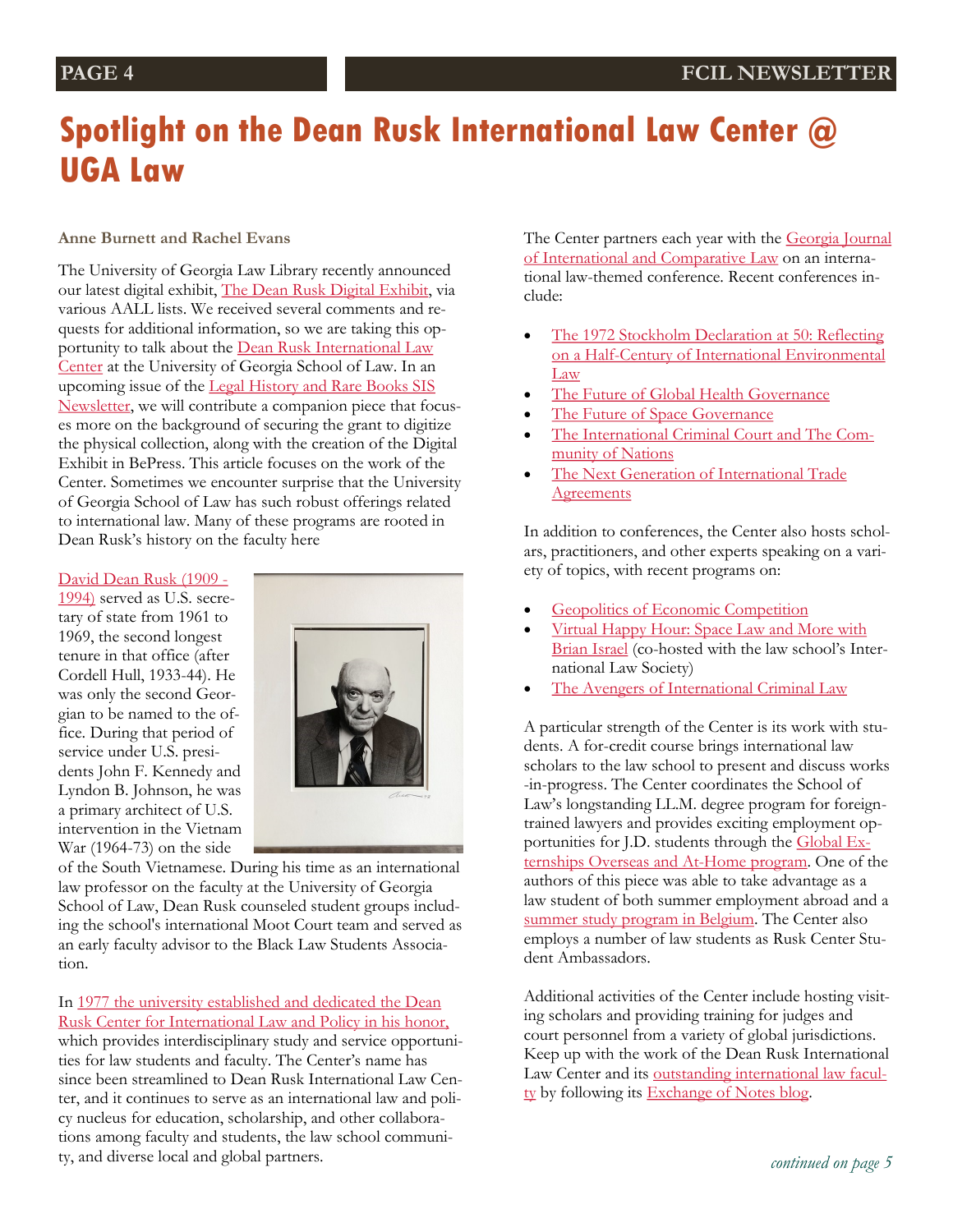#### **FEBRUARY 2022 PAGE 5**

### **Dean Rusk** *continued from page 4*



*The Sohn Library, interior*

The Center currently houses the Law Library's Louis B. Sohn Collection on International Relations. We think both Secretary Rusk and Professor Sohn would be pleased, because the former was instrumental in recruiting the latter to join the law faculty at the University of Georgia School of Law.



*Dean Rusk Physical Exhibit Display Case*

Our new digital exhibit collects many works featuring Rusk from our institutional repository collection, including newly [digitized photographs,](https://digitalcommons.law.uga.edu/exhibit/dean-rusk-digital-exhibit/photographs-of-dean-rusk/) articles published in the Georgia [Journal of International and Comparative Law,](https://digitalcommons.law.uga.edu/exhibit/dean-rusk-digital-exhibit/dean-rusk-in-gjicl/) audio-visual [recordings of his speeches and more.](https://digitalcommons.law.uga.edu/exhibit/dean-rusk-digital-exhibit/rusk-audio-visual-collection/)

This digital exhibit supplements a physical display case currently open to visitors in Rusk Hall in celebration of Rusk's [113th birthday](https://ugalawlibrary.wordpress.com/2022/02/07/from-the-archives-physical-digital-exhibits-celebrate-the-113th-birthday-of-dean-rusk-along-with-open-house-event/) on February 9, 2022. Both exhibit experiences were made possible through collaborations with the Dean Rusk International Law Center, and by grant funding through a partnership with [the Digital Library of Georgia](https://dlg.usg.edu/) and the University of Georgia School of Law's Office of Public Relations and Communications. If you would like to learn more, please contact digital exhibit curators Metadata Services & Special Collections Librarian [Rachel Evans](https://www.law.uga.edu/profile/rachel-s-evans) or Foreign & International Law Librarian [Anne Burnett.](http://www.law.uga.edu/profile/anne-burnett)

## **FCIL Newsletter**

*FCIL Newsletter* is a publication of the Foreign, Comparative, and International Law Special Interest Section of the American Association of Law Libraries. It is published in February, May, and October of each year. Current and past issues of *FCIL Newsletter* are [available on our website.](https://www.aallnet.org/fcilsis/resources-publications/newsletter/) We welcome submissions. Contact us for more information.

#### **EDITORS**

Melissa Abernathy mabernathy @sandiego.edu University of San Diego

#### **COPY EDITOR**

Carmen Valero carmen.valero@dentons.com Dentons US LLP

Janet Kearney [jkearney15@fordham.ed](mailto:jkearney15@fordham.edu) [u](mailto:jkearney15@fordham.edu)

Fordham University

#### **FCIL-SIS EXECUTIVE BOARD 2020-2021**

**CHAIR** Susan Gualtier

**VICE CHAIR/CHAIR-ELECT** Hunter Whaley

**SECRETARY/TREASURER**  Jennifer Allison

> **PAST CHAIR** Loren Turner